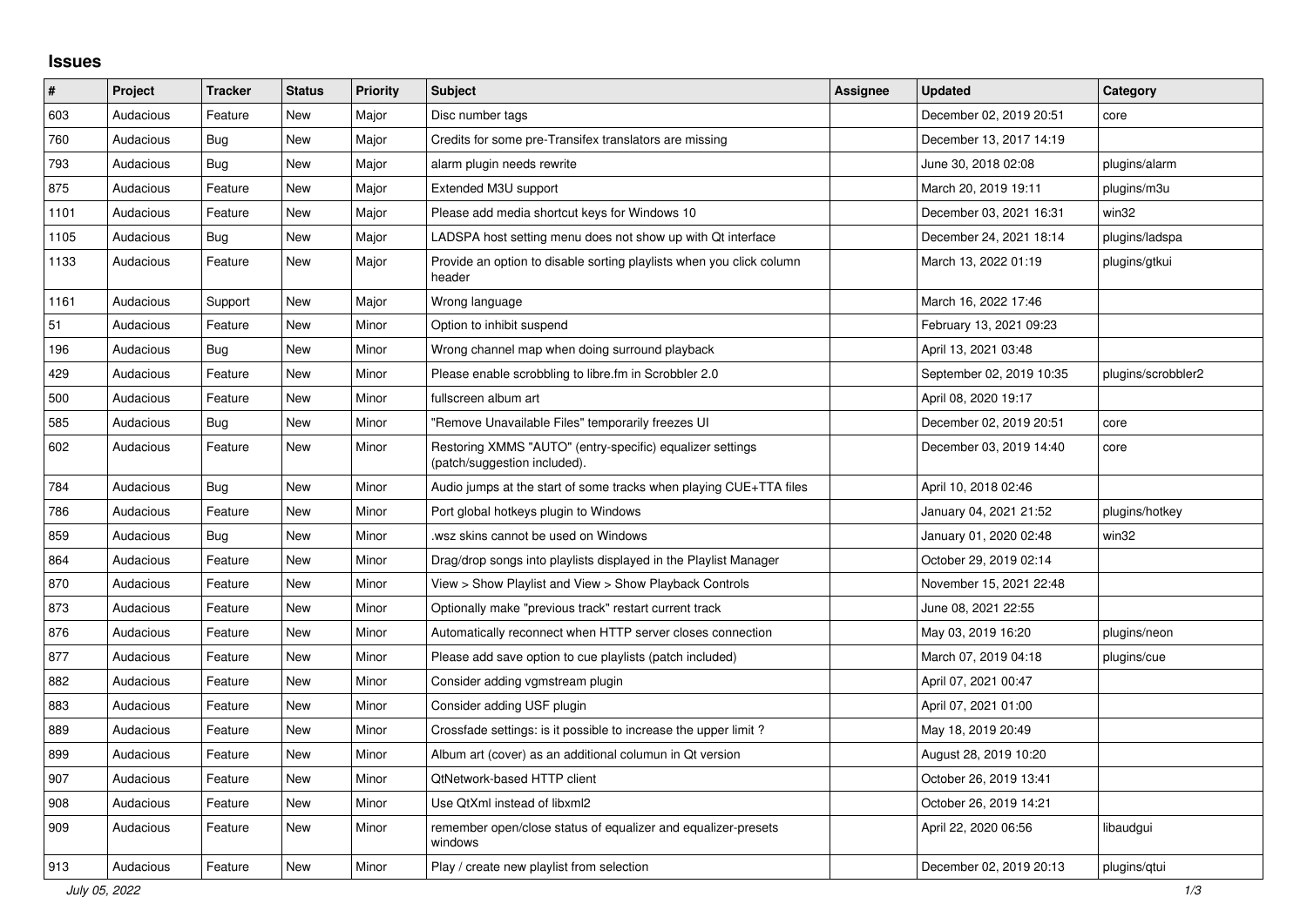| $\sharp$ | Project   | <b>Tracker</b> | <b>Status</b> | <b>Priority</b> | Subject                                                                                             | <b>Assignee</b> | <b>Updated</b>          | Category                 |
|----------|-----------|----------------|---------------|-----------------|-----------------------------------------------------------------------------------------------------|-----------------|-------------------------|--------------------------|
| 918      | Audacious | Feature        | <b>New</b>    | Minor           | Replace libguess with libuchardet                                                                   |                 | November 19, 2019 05:50 |                          |
| 924      | Audacious | Feature        | New           | Minor           | Option to replace playlist contents by drag and drop                                                |                 | December 02, 2019 20:15 |                          |
| 943      | Audacious | Feature        | New           | Minor           | Being able to add several folders to the library, and arrange that<br>Audacious recognizes symlinks |                 | March 23, 2020 15:41    | plugins/search tool      |
| 945      | Audacious | Feature        | <b>New</b>    | Minor           | Balance control in newer interface                                                                  |                 | March 23, 2020 13:28    | plugins/qtui             |
| 955      | Audacious | Feature        | New           | Minor           | Enqueue option                                                                                      |                 | April 09, 2020 03:54    |                          |
| 956      | Audacious | Feature        | <b>New</b>    | Minor           | Stream to chromecast                                                                                |                 | January 11, 2021 01:19  |                          |
| 968      | Audacious | Feature        | New           | Minor           | Loop PSF files at normal loop points during repeat mode                                             |                 | April 16, 2020 03:25    | plugins/psf              |
| 969      | Audacious | Feature        | New           | Minor           | streamtuner plugin: Please add column-sortability, or at least sort<br>alphabetically by 1st column |                 | June 16, 2020 09:54     | plugins/streamtuner      |
| 973      | Audacious | Bug            | <b>New</b>    | Minor           | "snd_pcm_recover failed" alsa error and "String leaked" warnings                                    |                 | August 28, 2021 08:52   |                          |
| 975      | Audacious | Bug            | <b>New</b>    | Minor           | Segfault/leak on exit with streamtuner enabled                                                      | Ariadne Conill  | May 01, 2020 00:17      | plugins/streamtuner      |
| 987      | Audacious | Feature        | <b>New</b>    | Minor           | Closing of Search Library tool by same method as opening it                                         |                 | May 13, 2020 00:15      |                          |
| 993      | Audacious | Bug            | New           | Minor           | Lyrics for streamed content are written to cache but not read.                                      |                 | June 07, 2020 13:10     | plugins/lyricwiki        |
| 995      | Audacious | Feature        | <b>New</b>    | Minor           | Add star rating to songs                                                                            |                 | June 16, 2020 09:56     |                          |
| 996      | Audacious | Feature        | New           | Minor           | Refine playlists when searching (search all playlists)                                              |                 | June 16, 2020 09:58     |                          |
| 1011     | Audacious | Feature        | New           | Minor           | Visible separator of folders in the playlist                                                        |                 | July 18, 2020 16:10     |                          |
| 1013     | Audacious | Feature        | <b>New</b>    | Minor           | Request re Album Art using music file metatag                                                       |                 | August 03, 2020 22:48   |                          |
| 1014     | Audacious | Bug            | New           | Minor           | Some .VGM/.VGZ files fail to play                                                                   |                 | August 17, 2020 15:29   | plugins/console          |
| 1017     | Audacious | Feature        | <b>New</b>    | Minor           | QT Global Hotkeys rework proposal and cross-platform support                                        | Domen Mori      | December 07, 2020 04:22 | plugins/hotkey           |
| 1046     | Audacious | Feature        | New           | Minor           | Add all id3v2 frames in the settings of Playlist available columns                                  |                 | December 28, 2020 21:14 | plugins/gtkui            |
| 1047     | Audacious | Feature        | New           | Minor           | Stop playing after any chosen track                                                                 |                 | December 29, 2020 01:23 |                          |
| 1048     | Audacious | Feature        | <b>New</b>    | Minor           | PipeWire support                                                                                    |                 | May 04, 2022 19:36      |                          |
| 1057     | Audacious | Feature        | New           | Minor           | Matroska (mka) chapter support                                                                      |                 | August 27, 2021 22:54   |                          |
| 1058     | Audacious | Feature        | New           | Minor           | Allow changing the language/locale in settings                                                      |                 | January 30, 2021 18:11  |                          |
| 1066     | Audacious | Feature        | New           | Minor           | Allow Equalizer window to be resized.                                                               |                 | February 11, 2021 10:05 |                          |
| 1067     | Audacious | Feature        | New           | Minor           | Equalizer adjustments are coarse.                                                                   |                 | February 11, 2021 10:09 |                          |
| 1071     | Audacious | Feature        | <b>New</b>    | Minor           | Linkage could be improved for packagers.                                                            |                 | March 31, 2021 00:32    |                          |
| 1072     | Audacious | Feature        | New           | Minor           | QT AOSD plugin                                                                                      |                 | February 17, 2021 21:18 | plugins/aosd             |
| 1076     | Audacious | Feature        | New           | Minor           | Adjustable background and fonts colors and fonts size in<br>playlist---zoomable playlist            | Tom Hammer      | March 09, 2021 00:38    | plugins/playlist-manager |
| 1082     | Audacious | Feature        | New           | Minor           | File writer option to pad track numbers with leading zeros                                          |                 | March 31, 2021 00:15    | plugins/filewriter       |
| 1088     | Audacious | Feature        | New           | Minor           | plugin: status icon: ADD option to select tray mouse Middle Click action                            |                 | April 11, 2021 12:05    | plugins/statusicon       |
| 1091     | Audacious | Feature        | New           | Minor           | Built-in lyrics support                                                                             |                 | April 28, 2021 18:24    |                          |